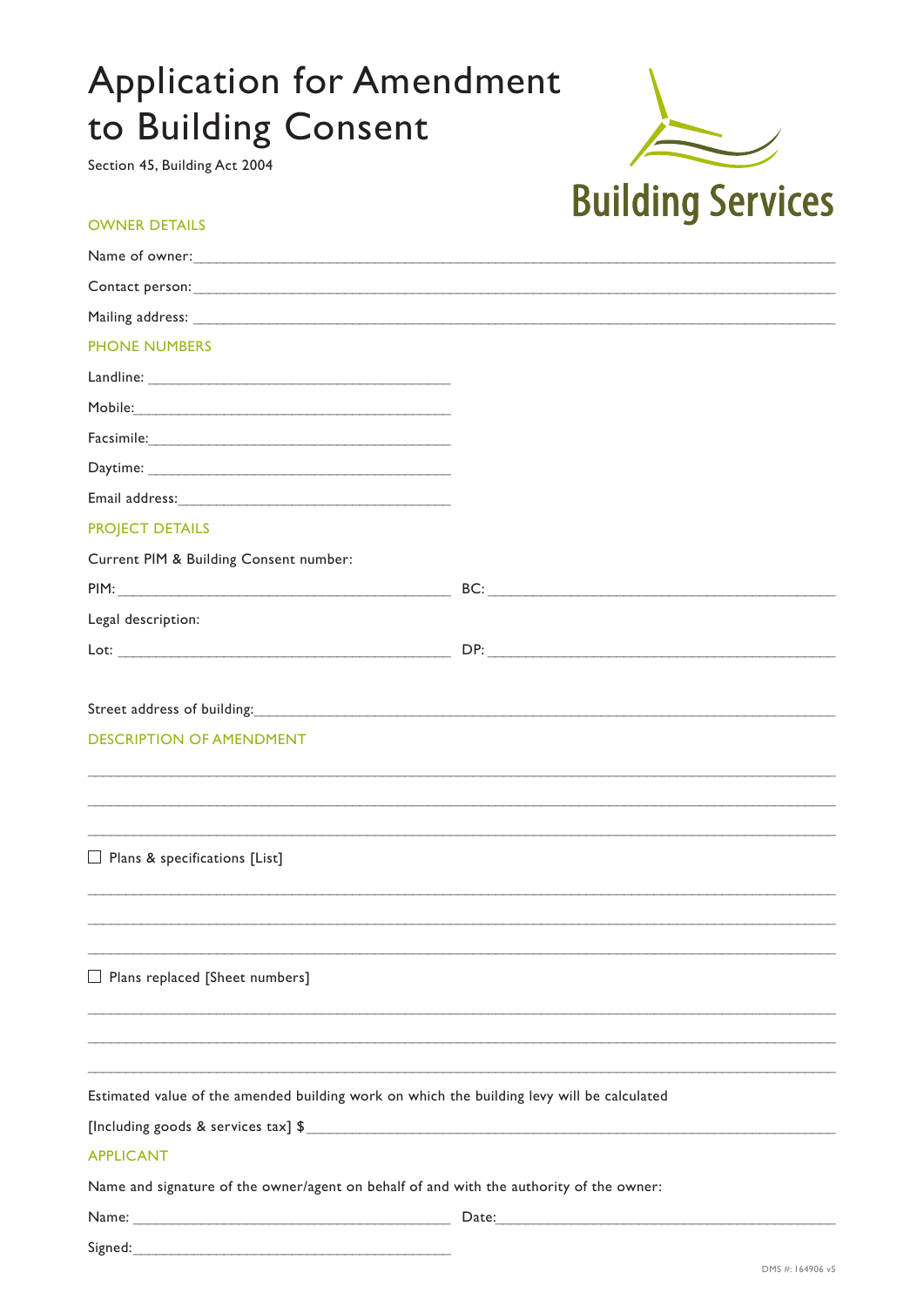#### The building work will comply with the building code as follows:

*(If you are not sure which clauses are applicable, talk to the building consent authority or your architect)*

*(Tick relevant clause number of building code)*

### Clause Means of Compliance Required Waiver/Modification Required *(Refer to the relevant compliance document(s) or detail or alternative solution in the plans and specifications; if not applicable, put N/A)*

*(State nature of waiver or modification of building code required; if not applicable, put N/A)*

|        | <b>BI</b> Structure                                  |  |
|--------|------------------------------------------------------|--|
|        | <b>B2</b> Durability                                 |  |
|        | C2 Prevention of fire occurring                      |  |
|        | C3 Fire affecting areas beyond the<br>fire source    |  |
|        | C4 Movement to place of safety                       |  |
|        | C5 Access and safety for firefighting<br>operations  |  |
|        | C6 Structutal stability                              |  |
|        | DI Access routes                                     |  |
|        | D2 Mechanical installations for access               |  |
|        | El Surface water                                     |  |
|        | E2 External moisture                                 |  |
|        | E3 Internal moisture                                 |  |
|        | FI Hazardous agents on site                          |  |
|        | F2 Hazardous building materials                      |  |
|        | F3 Hazardous substances & processes                  |  |
|        | F4 Safety from falling                               |  |
|        | F5 Construction & demolition hazards                 |  |
|        | F6 Lighting for emergency                            |  |
|        | F7 Warning systems                                   |  |
|        | F8 Signs                                             |  |
|        | GI Personal hygiene                                  |  |
|        | G2 Laundering                                        |  |
|        | G3 Food preparation & prevention<br>of contamination |  |
| $\Box$ | G4 Ventilation                                       |  |
|        | G5 Interior environment                              |  |
|        | G6 Airborne & impact sound                           |  |
|        | G7 Natural light                                     |  |
|        | G8 Artificial light                                  |  |
|        | G9 Electricity                                       |  |
|        | G10 Piped services                                   |  |
|        | G11 Gas and energy source                            |  |
|        | G12 Water supplies                                   |  |
|        | G13 Foul water                                       |  |
|        | G14 Industrial liquid waste                          |  |
|        | G15 Solid waste                                      |  |
|        | HI Energy efficiency                                 |  |
|        |                                                      |  |